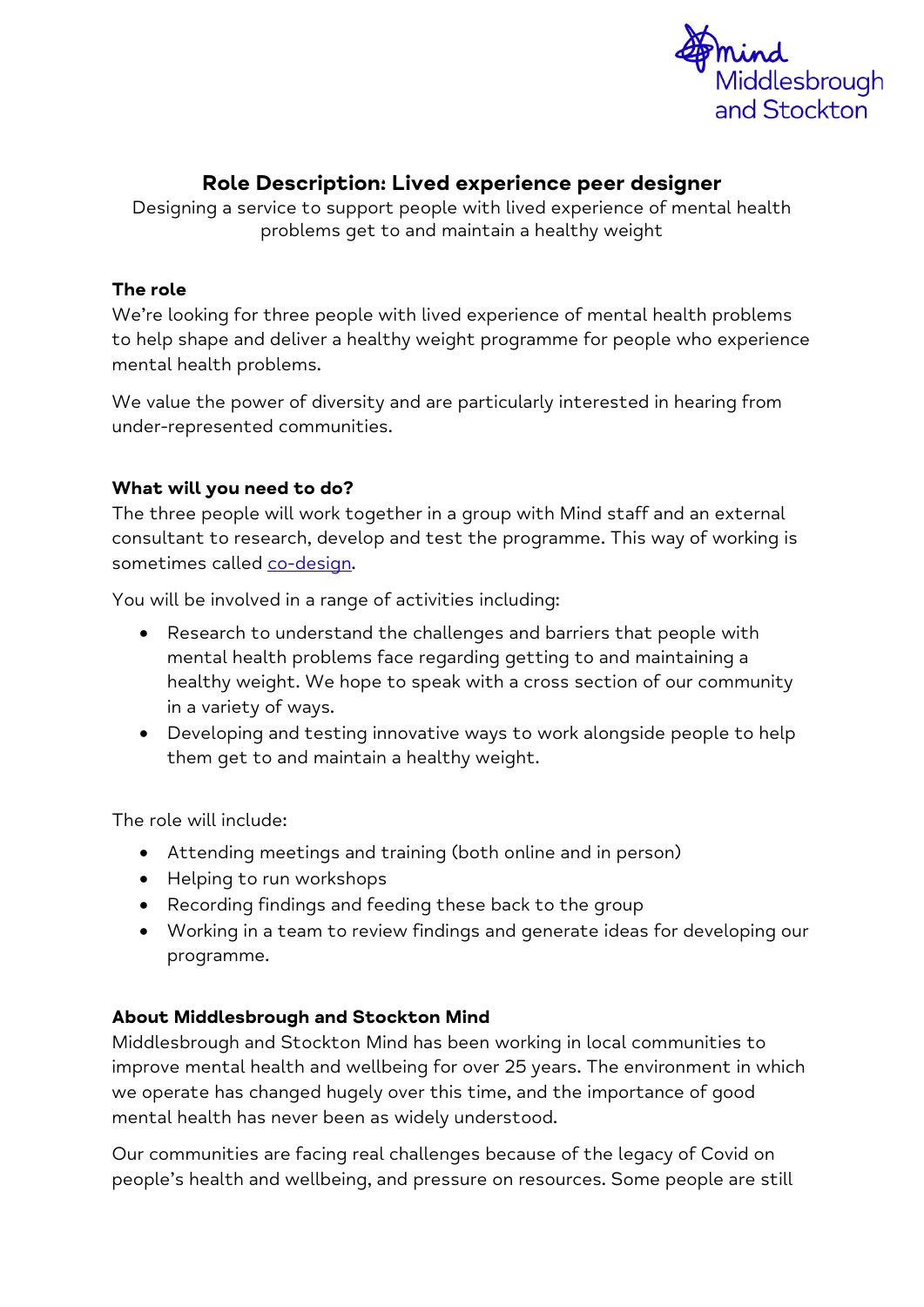

less well served than others. Young people and people affected by poverty find it most difficult to get help. Our work won't stop until this has changed. There's much more we need to do. Can you help us?

### **Benefits of the role**

- You will have the opportunity to gain or develop key skills
- You will help create a service to support people experiencing mental health problems to get to and maintain a healthy weight.

### **Payment and expenses**

As per the Mind 'Lived Experience Influence and Participation Policy', you as a peer designer will be offered compensation in recognition of the time and expertise shared with us. We are able to offer £112 per day (equivalent to 7 hours) up to a maximum of 16 days.

You will be re-imbursed for travel expenses in line with Middlesbrough & Stockton Mind Expenses policy.

## **Support**

- You will be supported in this role by the Service Design Lead. Support will include regular 1:1 check ins and completing a Wellness Action Plan at the start of the project to support your wellbeing
- Relevant training will be provided to support you in the role. This will include an introduction to Service Design.
- Reasonable adjustments will be made where required to ensure this role is accessible to everyone.

### **Skills required to do the role**

- Lived experience of a mental health problem
- Some understanding / experience of the challenges people can experience around getting to and maintaining a healthy weight
- Communication skills and willingness to share and discuss ideas in a team and group setting
- Listening skills with the willingness to listen to other opinions, even if they're different from your own
- Flexibility and openness to change direction and follow opportunities as needed
- Experience of mixing with a diverse range of people
- An understanding of / interest in one or more of the following:
	- o Improving the quality of services provided to our community